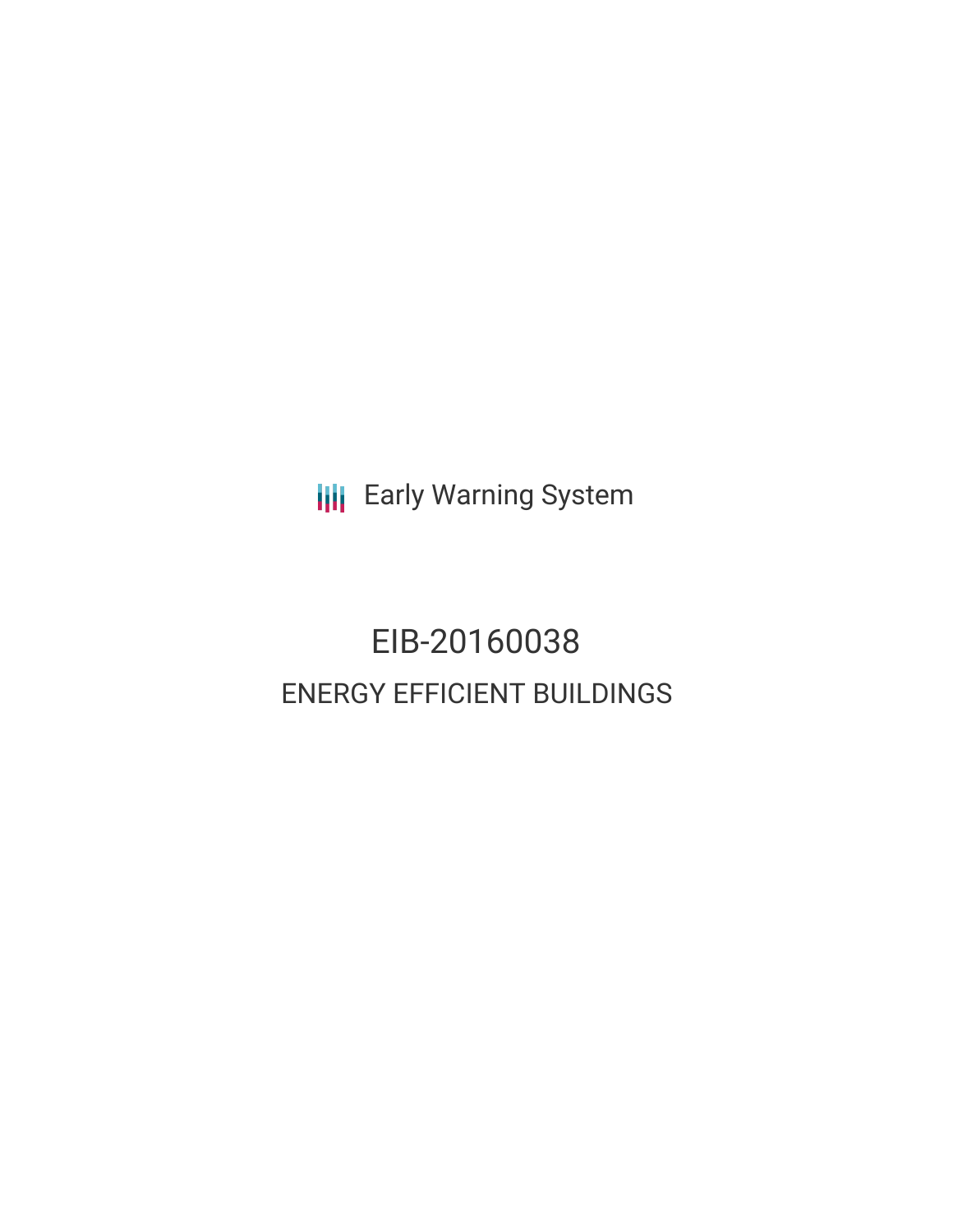# **Quick Facts**

| <b>Countries</b>               | Germany                        |
|--------------------------------|--------------------------------|
| <b>Financial Institutions</b>  | European Investment Bank (EIB) |
| <b>Status</b>                  | Approved                       |
| <b>Bank Risk Rating</b>        | U                              |
| <b>Voting Date</b>             | 2016-12-20                     |
| <b>Borrower</b>                | Undisclosed                    |
| <b>Sectors</b>                 | Energy, Infrastructure         |
| <b>Investment Amount (USD)</b> | \$109.00 million               |
| <b>Project Cost (USD)</b>      | \$251.00 million               |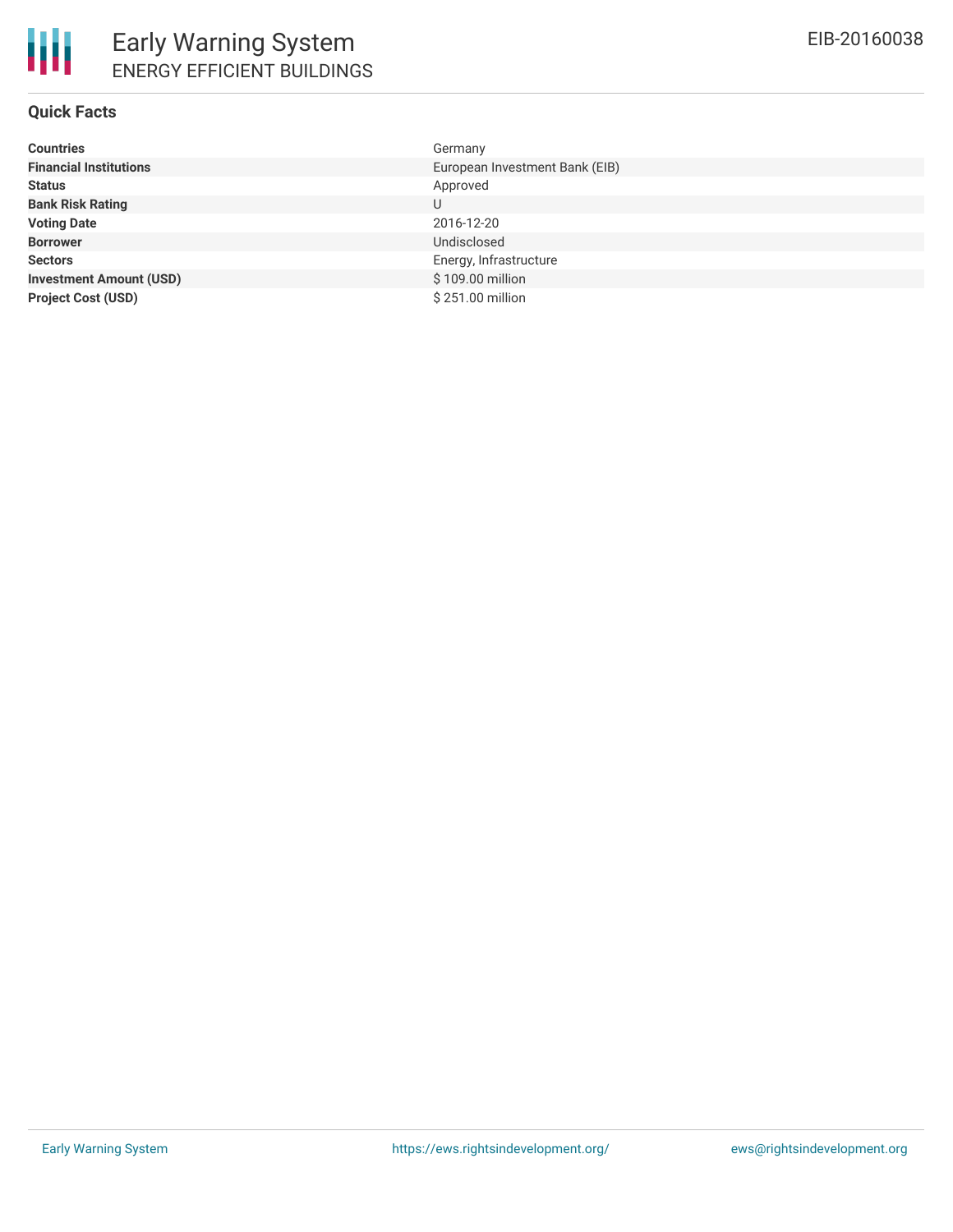

# **Project Description**

This project involves investments in energy-efficient modernization of residential housing and the construction of near-zero energy buildings.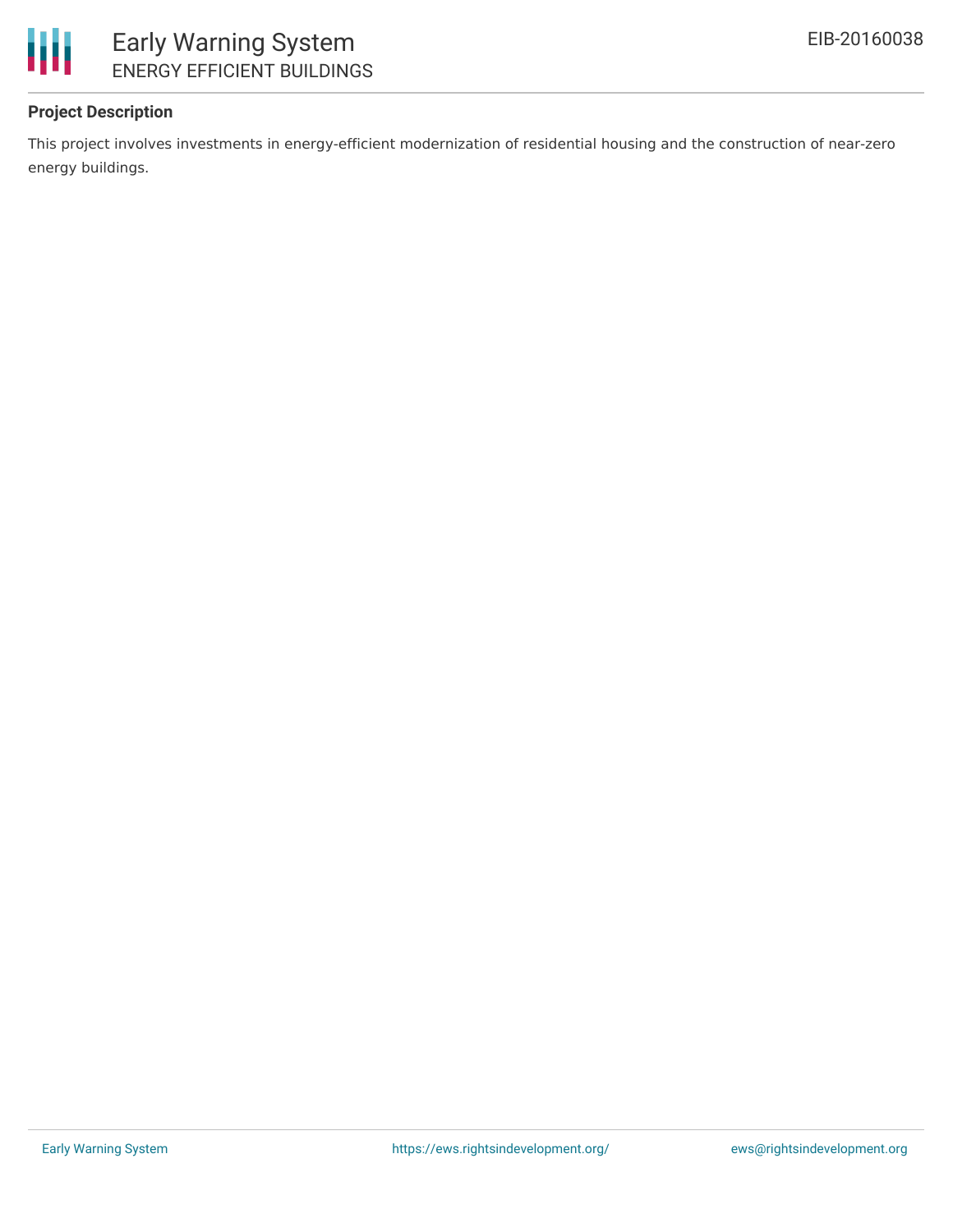

## **Investment Description**

European Investment Bank (EIB)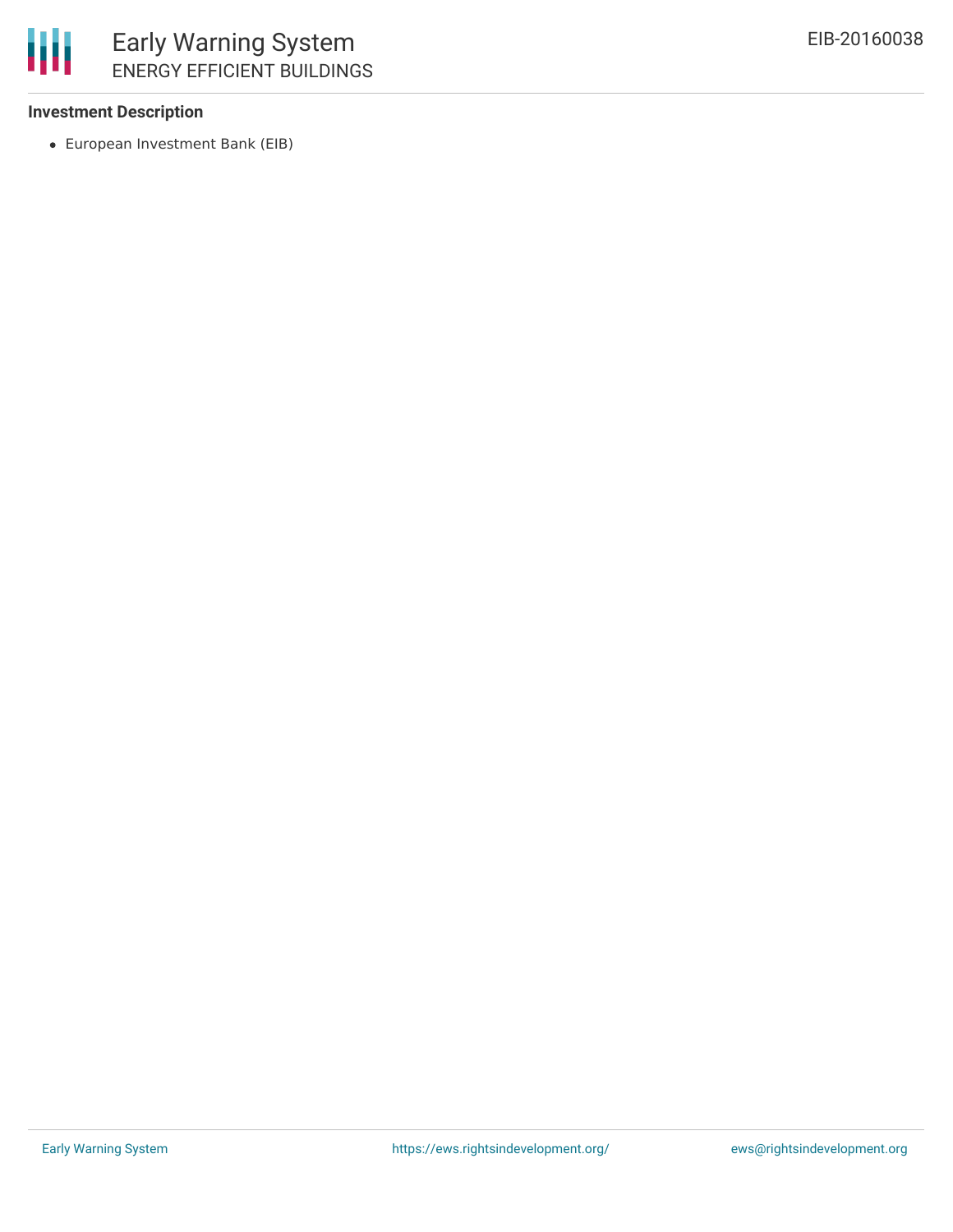## **Contact Information**

\*No project contacts available at the time of disclosure.\*

#### ACCOUNTABILITY MECHANISM OF EIB

The EIB Complaints Mechanism is designed to facilitate and handle complaints against the EIB by individuals, organizations or corporations affected by EIB activities. When exercising the right to lodge a complaint against the EIB, any member of the public has access to a two-tier procedure, one internal - the Complaints Mechanism Office - and one external - the European Ombudsman. A complaint can be lodged via a written communication addressed to the Secretary General of the EIB, via email to the dedicated email address complaints@eib.org, by completing the online complaint form available at the following address: http://www.eib.org/complaints/form, via fax or delivered directly to the EIB Complaints Mechanism Division, any EIB local representation office or any EIB staff. For further details, check:

http://www.eib.org/attachments/strategies/complaints\_mechanism\_policy\_en.pdf

When dissatisfied with a complaint to the EIB Complaints Mechanism, citizens can then turn towards the European Ombudsman. A memorandum of Understanding has been signed between the EIB and the European Ombudsman establishes that citizens (even outside of the EU if the Ombudsman finds their complaint justified) can turn towards the Ombudsman on issues related to 'maladministration' by the EIB. Note that before going to the Ombudsman, an attempt must be made to resolve the case by contacting the EIB. In addition, the complaint must be made within two years of the date when the facts on which your complaint is based became known to you. You can write to the Ombudsman in any of the languages of the European Union. Additional details, including filing requirements and complaint forms, are available at: http://www.ombudsman.europa.eu/atyourservice/interactiveguide.faces